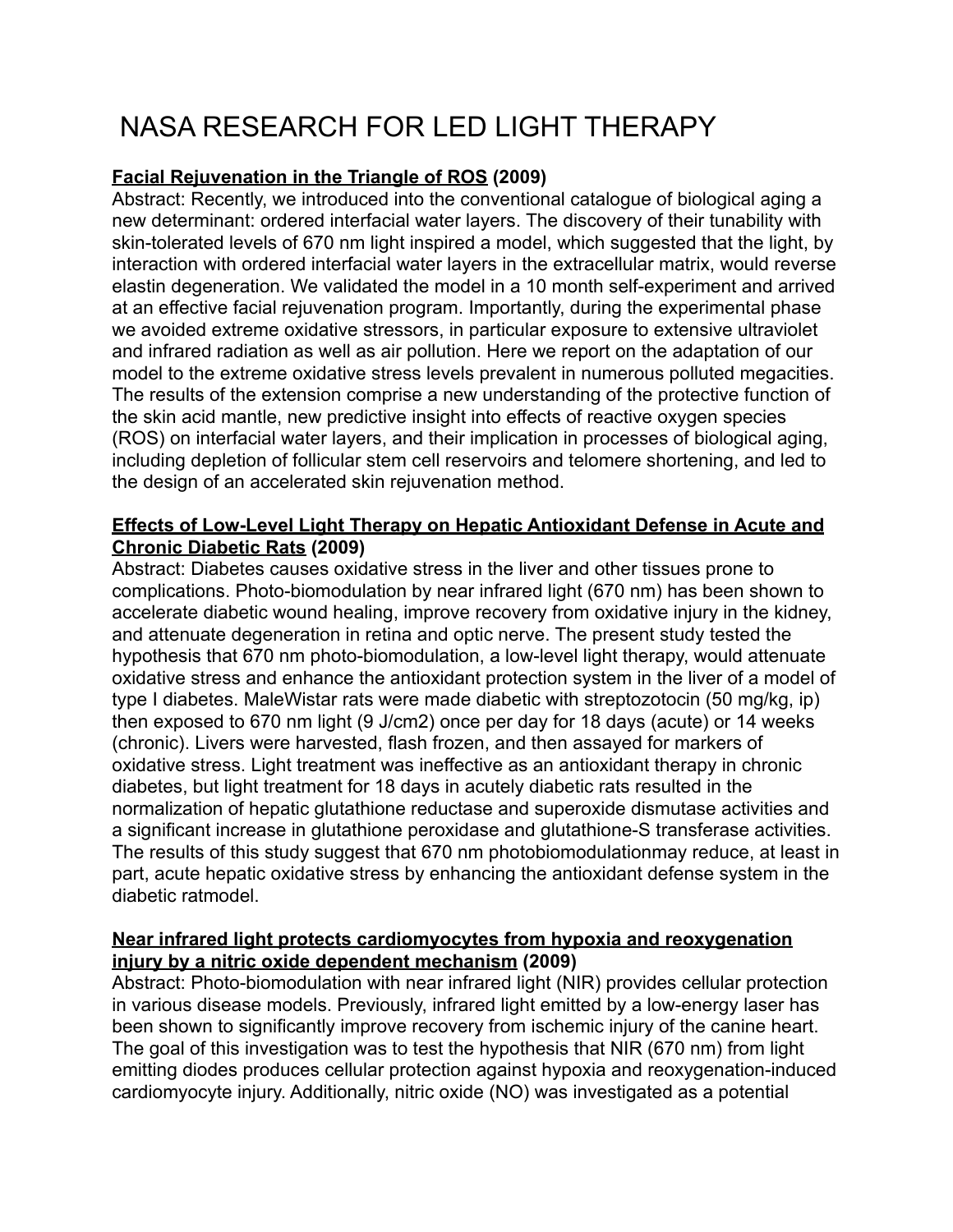cellular mediator of NIR. Our results demonstrate that exposure to NIR at the time of reoxygenation protects neonatal rat cardiomyocytes and HL-1 cells from injury, as assessed by lactate dehydrogenase release and MTT assay. Similarly, indices of apoptosis, including caspase 3 activity, annexin binding and the release of cytochrome c from mitochondria into the cytosol, were decreased after NIR treatment. NIR increased NO in cardiomyocytes, and the protective effect of NIR was completely reversed by the NO scavengers carboxy- PTIO and oxyhemoglobin, but only partially blocked by the NO synthase (NOS) inhibitor L-NMMA. Mitochondrial metabolism, measured by ATP synthase activity, was increased by NIR, and NO-induced inhibition of oxygen consumption with substrates for complex I or complex IV was reversed by exposure to NIR. Taken together these data provide evidence for protection against hypoxia and reoxygenation injury in cardiomyocytes by NIR in a manner that is dependent upon NO derived from NOS and non-NOS sources.

#### **[Pretreatment with near-infrared light via light-emitting diode provides added](http://www.ultimatehealing.com/%22../AppData/Local/Microsoft/Windows/Temporary%20Internet%20Files/Low/Content.IE5/D12SI2NH/lib/pdf/)  [benefit against rotenone- and MPP+-induced neurotoxicity](http://www.ultimatehealing.com/%22../AppData/Local/Microsoft/Windows/Temporary%20Internet%20Files/Low/Content.IE5/D12SI2NH/lib/pdf/) (2008)**

Abstract: Parkinson's disease (PD) is a movement disorder caused by the loss of dopaminergic neurons in the substantia nigra pars compacta, leading to nigrostriatal degeneration. The inhibition of mitochondrial respiratory chain complex I and oxidative stress-induced damage have been implicated in the pathogenesis of PD. The present study used these specific mitochondrial complex I inhibitors (rotenone and 1-methyl-4 phenylpyridinium or MPP+) on striatal and cortical neurons in culture. The goal was to test our hypothesis that pretreatment with near-infrared light (NIR) via light-emitting diode (LED) had a greater beneficial effect on primary neurons grown in media with rotenone or MPP+ than those with or without LED treatment during exposure to poisons. Striatal and visual cortical neurons from newborn rats were cultured in a media with or without 200 nM of rotenone or 250 µMof MPP+ for 48 h. They were treated with NIR-LED twice a day before, during, and both before and during the exposure to the poison. Results indicate that pretreatment with NIR-LED significantly suppressed rotenone- or MPP+-induced apoptosis in both striatal and cortical neurons (P<0.001), and that pretreatment plus LED treatment during neurotoxin exposure was significantly better than LED treatment alone during exposure to neurotoxins. In addition, MPP+ induced a decrease in neuronal ATP levels (to 48% of control level) that was reversed significantly to 70% of control by NIR-LED pretreatment. These data suggest that LED pretreatment is an effective adjunct preventative therapy in rescuing neurons from neurotoxins linked to PD.

## **[Modulation of rat pituitary growth hormone by 670 nm light](http://www.ultimatehealing.com/%22../AppData/Local/Microsoft/Windows/Temporary%20Internet%20Files/Low/Content.IE5) (2008)**

Abstract: In rat pituitary somatotrophs, cytochrome oxidase is co-packaged with growth hormone (GH) in some 20 storage granules. Because this enzyme is thought to be the molecular photoacceptor of red-near infrared 21 light, and because exposure of diverse tissue systems to 670 nm visible light affects their biological 22 responses (e.g., wound healing), we tested the idea that exposure of rat pituitary cells, rat hemi-pituitary 23 glands and rat pituitary homogenates to 670 nm light in vitro might alter GH storage and/or release. In 24 this report we offer evidence to show that light treatment (670 nm, 80 s, intensity 50 mW/cm2, energy 25 density 4 J/cm2) up-regulates GH release, in part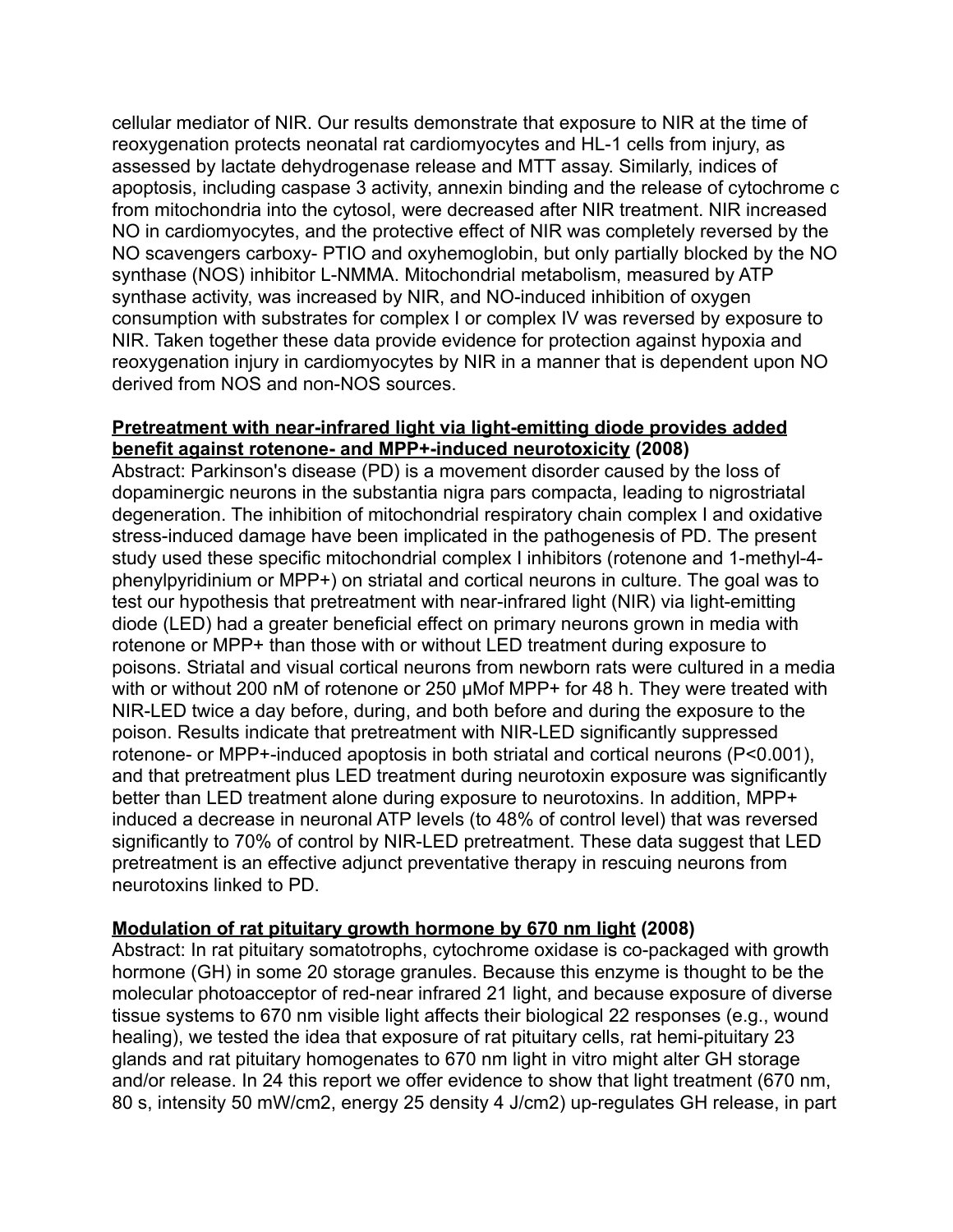by breakdown of intracellular, oligomeric GH as deter- 26 mined by gel filtration chromatography.

### **[NEAR-INFRARED LIGHT VIA LIGHT-EMITTING DIODE TREATMENT IS](http://www.ultimatehealing.com/%22../AppData/Local/Microsoft/Windows/Temporary%20Internet%20Files/Low/Content.IE5/D12SI2NH/lib/pdf/NeuroscienceWhelan2008.p)  [THERAPEUTIC AGAINST ROTENONE- AND 1-METHYL-4- PHENYLPYRIDINIUM](http://www.ultimatehealing.com/%22../AppData/Local/Microsoft/Windows/Temporary%20Internet%20Files/Low/Content.IE5/D12SI2NH/lib/pdf/NeuroscienceWhelan2008.p)  [ION-INDUCED NEUROTOXICITY](http://www.ultimatehealing.com/%22../AppData/Local/Microsoft/Windows/Temporary%20Internet%20Files/Low/Content.IE5/D12SI2NH/lib/pdf/NeuroscienceWhelan2008.p) (2008**)

Abstract: Parkinson's disease is a common progressive neurodegenerative disorder characterized by the degeneration of dopaminergic neurons in the substantia nigra pars compacta. Mitochondrial dysfunction has been strongly implicated in the pathogenesis of Parkinson's disease. Thus, therapeutic approaches that improve mitochondrial function may prove to be beneficial. Previously, we have documented that near-infrared light via light-emitting diode (LED) treatment was therapeutic to neurons functionally inactivated by tetrodotoxin, potassium cyanide (KCN), or methanol intoxication, and LED pretreatment rescued neurons from KCNinduced apoptotic cell death. The current study tested our hypothesis that LED treatment can protect neurons from both rotenone- and MPP+-induced neurotoxicity. Primary cultures of postnatal rat striatal and cortical neurons served as models, and the optimal frequency of LED treatment per day was also determined. Results indicated that LED treatments twice a day significantly increased cellular adenosine triphosphate content, decreased the number of neurons undergoing cell death, and significantly reduced the expressions of reactive oxygen species and reactive nitrogen species in rotenone- or MPP+-exposed neurons as compared with untreated ones. These results strongly suggest that LED treatment may be therapeutic to neurons damaged by neurotoxins linked to Parkinson's disease by energizing the cells and increasing their viability.

# **[Photobiomodulation for the Treatment of Retinal Injury and Retinal Degenerative](http://www.ultimatehealing.com/AppData/Local/Microsoft/Windows/Temporary%20Internet%20Files/Low/Content.IE5/D12SI2NH/lib/pdf/EellsPBM_Proceedings.pdf)  [Diseases](http://www.ultimatehealing.com/AppData/Local/Microsoft/Windows/Temporary%20Internet%20Files/Low/Content.IE5/D12SI2NH/lib/pdf/EellsPBM_Proceedings.pdf) (2008)**

Abstract: Retinal injury and retinal degenerative diseases are a leading causes of visual impairment in the developed world. Mitochondrial dysfunction and oxidative stress play key roles in the pathogenesis of retinal injury and disease. The development and testing of strategies designed to improve mitochondrial function and attenuate oxidative stress are essential for combating retinal disease. One strategy involves the use of photobiomodulation. Photobiomodulation, low-energy photon irradiation by light in the far-red to nearinfrared (NIR) range using low energy lasers or light-emitting diode (LED) arrays, has been applied clinically in the treatment soft tissue injuries and acceleration of wound healing for more than 30 years. The therapeutic effects of photobiomodulation have been hypothesized to be mediated by intracellular signaling mechanisms triggered by the interaction of far-red to NIR photons with the mitochondrial photoacceptor molecule cytochrome oxidase which culminate in improved mitochondrial energy metabolism, increased synthesis of cytoprotective factors and cell survival.

# **[PHOTOMODULATION OF CYTOCHROME OXIDASE](http://www.ultimatehealing.com/AppData/Local/Microsoft/Windows/Temporary%20Internet%20Files/Low/Content.IE5/D12SI2NH/lib/pdf/Neuropediatrics.pdf) (2006)**

Objectives: Photobiomodulation by red to near infrared light is believed to activate mitochondrial respiratory chain components promoting cytoprotecton. Recent studies in our laboratory demonstrate that the action spectrum for stimulation of cytochrome oxidase activity and cellular ATP parallels the nearinfrared absorption spectrum of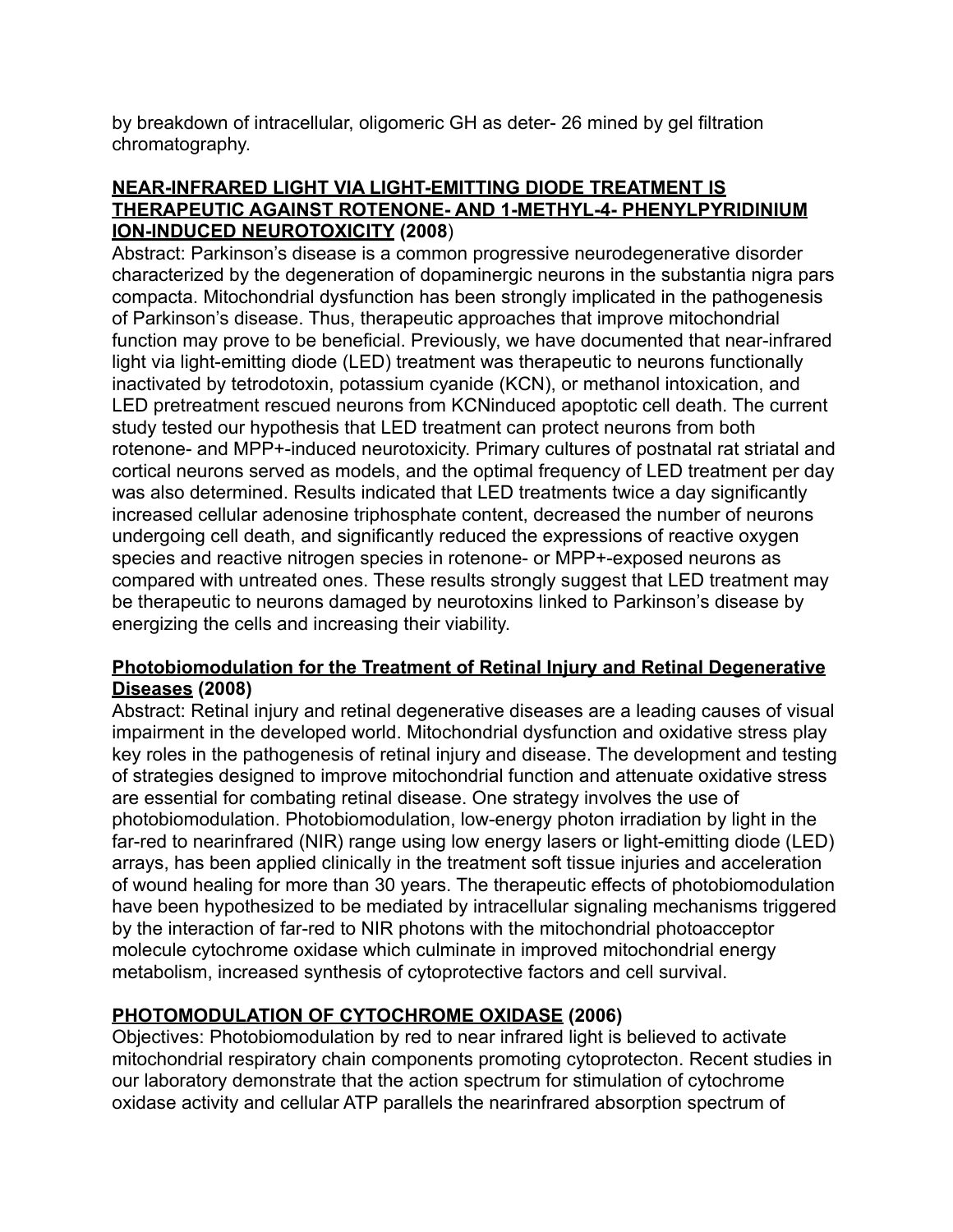cytochome oxidase and that 660–680 nm irradiation upregulates cytochrome oxidase activity in cultured neurons. Methanol intoxication injures the retina and optic nerve. Via formic acid, a mitochondrial toxin of cytochrome oxidase. KCN (potassium cyanide) also poisons cytochrome oxidase, and has been used to assess the efficacy of 660– 680 nm irradiation for mitochondrial neuroprotection.

#### **[Embryonic Growth and Hatching Implications of Developmental 670-nm](http://www.ultimatehealing.com/AppData/Local/Microsoft/Windows/Temporary%20Internet%20Files/Low/Content.IE5/D12SI2NH/lib/pdf/PhotonFacial.pdf)  [Phototherapy and Dioxin Co-exposure](http://www.ultimatehealing.com/AppData/Local/Microsoft/Windows/Temporary%20Internet%20Files/Low/Content.IE5/D12SI2NH/lib/pdf/PhotonFacial.pdf) (2006)**

Objective: We assessed the effect of 670-nm light therapy on growth and hatching kinetics in chickens (Gallus gallus) exposed to dioxin. Background Data: Photobiomodulation has been shown to stimulate signaling pathways resulting in improved energy metabolism, antioxidant production, and cell survival. In ovo treatment with 670-nm light-emitting diode (LED) arrays improves hatching success and increases hatchling size in control chickens. Under conditions where developmental dioxin exposure is above the lethality threshold (100 ppt), phototherapy attenuates dioxininduced early embryonic death. We hypothesized that 670-nm LED therapy would attenuate dioxin-induced developmental anomalies and increase hatching success.

## **[Stressed Cells Survive Better with Light](http://www.ultimatehealing.com/%22../AppData/Local/Microsoft/Windows/Temp) (2002)**

Abstract: Biostimulatory effects achieved in various biosystems irradiated with light lead us to recommend photobiostimulation for the compensation of external stress stimuli in tissue engineering, as well as in cellular imaging. Bioengineered cell assemblies and tissues are exposed to extreme environmental stress states during their transfer from artificial milieus into the body and in the first phase of their implantation. Similarly, cellular imaging via optical methods could represent a major stress impact to the biosystems examined, in particular, in temporally extended investigations. In both cases, an elevated and gradually proceeding environmental stress would inhibit cellular functions and enhance cell death.

#### **Nature Inspired Hay Fever Therapy**

Abstract: The survival oriented adaptation of evolved biosystems to variations in their environment is a selective optimization process. Recognizing the optimised end product and its functionality is the classical arena of bionic engineering. In a primordial world, however, the molecular organization and functions of prebiotic systems were solely defined by formative processes in their physical and chemical environment, for instance, the interplay between interfacial water layers on surfaces and solar light. The formative potential of the interplay between light (laser light) and interfacial water layers on surfaces was recently exploited in the formation of supercubane carbon nanocrystals. In evolved biosystems the formative potential of interfacial water layers can still be activated by light. Here we report a case of hay fever, which was successfully treated in the course of a facial rejuvenation program starting in November 2007. Targeting primarily interfacial water layers on elastin fibres in the wrinkled areas, we presumably also activated mast cells in the nasal mucosa, reported to progressively decrease in the nasal mucosa of the rabbit, when frequently irradiated. Hay fever is induced by the release of mediators, especially histamine, a process associated with the degranulation of mast cells. Decrease in mast cells numbers implies a decrease in the release of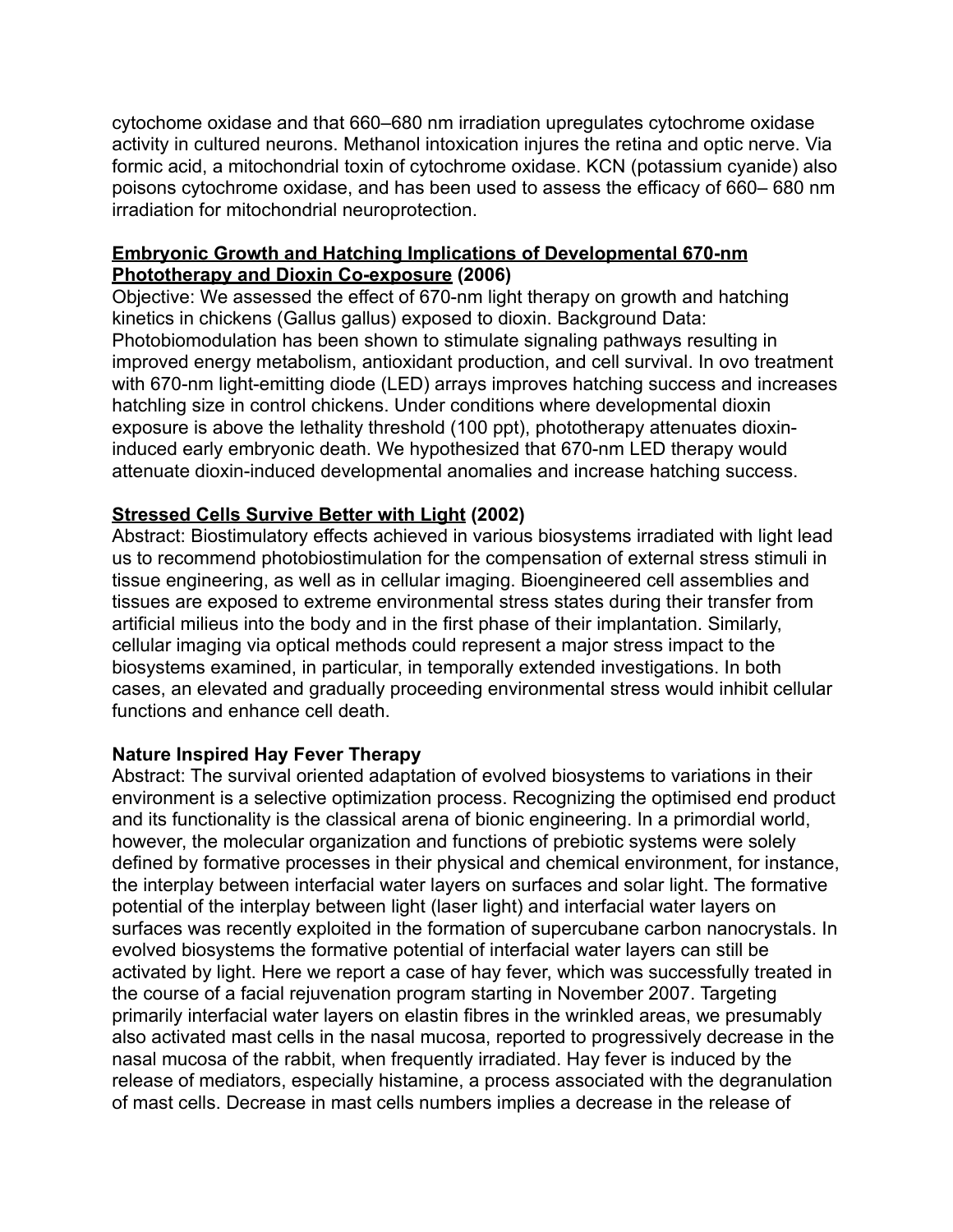histamine. To the best of our knowledge this is the first report on the treatment of hay fever with visible light. This approach was inspired by bionic thinking, and could help ameliorating the condition of millions of people suffering from hay fever world wide.

## **[From Microtornadoes to Facial Rejuvenation: Implication of Interfacial Water](http://www.ultimatehealing.com/%22../AppData/Local/Microsoft/Windows/Tem)  [Layers](http://www.ultimatehealing.com/%22../AppData/Local/Microsoft/Windows/Tem)**

Abstract: Crystalline interfacial water layers have been observed at room temperature on both hydrophobic and hydrophilic surfaces - in air and subaquatically. Their implication in biology (and evolution) was postulated in a visionary paper in 1971 by Szent Gyo" rgyi. Today, they are believed to play a fundamental role in protein folding. A recent X-ray diffraction study reports on their presence on crystals in contact with their growth solution. Their subaquatic persistence on hydrophobic solids was reported in 2007. Their relevance in nanoscale phenomena is re?ected by the multidisciplinary focus in their study. In the course of a systematic exploration of interfacial water layers on solids we discovered microtornadoes, found a complementary explanation to the surface conductivity on hydrogenated diamond, and arrived at a practical method to repair elastin degeneration using light. The result was rejuvenated skin, reduced wrinkle levels, juvenile complexion, and lasting resilience.

# **[Effects of Continuous-Wave \(670-nm\) Red Light on Wound Healing](http://www.ultimatehealing.com/AppData/Local/Microsoft/Windows/Temporary%20Internet%20Files/Low/Content.IE5/D12SI2NH/lib/pdf/ContinuousWaveRedLight.pdf)**

Abstract: Recent work suggests that injuries can heal faster if treated by lasers emitting 670-nm red light. LED lights emitting 670-nm light are now available. This suggests that inexpensive and easyto- use 670-nm LED lights might help accelerate cutaneous wound healing. The objective was to evaluate the effect of 670-nm LED light on wound healing in SKH-1 hairless mice.

## **[Biostimulatory Windows in Low-Intensity Laser Activation: Lasers, Scanners, and](http://www.ultimatehealing.com/AppData/Local/Microsoft/Windows/Temporary%20Internet%20Files/Low/Content.IE5/D12SI2NH/lib/pdf/biostimulatory.pdf)  [NASA's Light-Emitting Diode Array System](http://www.ultimatehealing.com/AppData/Local/Microsoft/Windows/Temporary%20Internet%20Files/Low/Content.IE5/D12SI2NH/lib/pdf/biostimulatory.pdf)**

Abstract: The purpose of this study was to assess and to formulate physically an irreducible set of irradiation parameters that could be relevant in the achieving reproducible light-induced effects in biological systems, both in vitro and in vivo.

## **[Clinical and Experimental Applications of NIR-LED Photobiomodulation](http://www.ultimatehealing.com/%22../AppData/Local/Micros)**

Abstract: This review presents current research on the use of far-red to near-infrared (NIR) light treatment in various in vitroand in vivomodels. Low-intensity light therapy, commonly referred to as "photobiomodulation," uses light in the far-red to near-infrared region of the spectrum (630–1000 nm) and modulates numerous cellular functions. Positive effects of NIR–light-emitting diode (LED) light treatment include acceleration of wound healing, improved recovery from ischemic injury of the heart, and attenuated degeneration of injured optic nerves by improving mitochondrial energy metabolism and production.

#### **[DARPA Soldier Self Care: Rapid Healing of Laser Eye Injuries with Light Emitting](http://www.ultimatehealing.com/%22../AppData/Local/Microsoft/Windows/Temporary%20Internet%20File)  [Diode Technology](http://www.ultimatehealing.com/%22../AppData/Local/Microsoft/Windows/Temporary%20Internet%20File)**

Abstract: Photobiomodulation by light in the red to near infrared range (630-1000 nm) using low energy lasers or light- emitting diode (LED) arrays has been shown to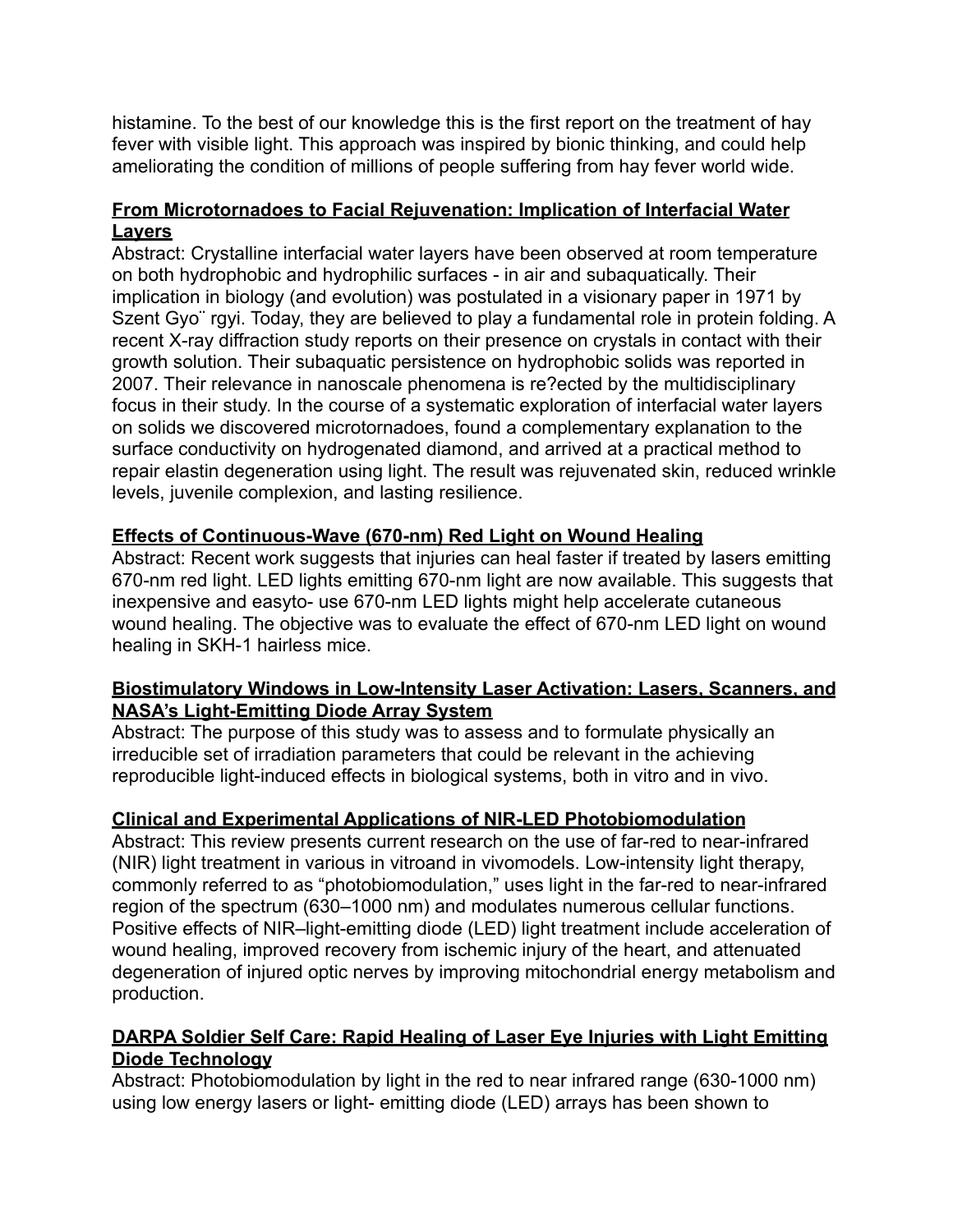accelerate wound healing, improve recovery from ischemic injury and attenuate degeneration in the injured optic nerve. At the cellular level, photoirradiation at low fluences can generate significant biological effects including cellular proliferation and the release of growth factors from cells.

#### **[Dr. Harry Whelan talks about how LED might be used in hospitals around the](http://www.msfc.nasa.gov/news/news/video/1999/video99-252.htm)  [country](http://www.msfc.nasa.gov/news/news/video/1999/video99-252.htm) NASA Video Release**

#### **[Effect of NASA Light-Emitting Diode Irradiation on Molecular Changes for Wound](http://www.ultimatehealing.com/AppData/Local/Microsoft/Windows/Temporary%20Internet%20Files/Low/Content.IE5/D12SI2NH/lib/pdf/DiabeticMice_JCLMS.pdf)  [Healing in Diabetic Mice](http://www.ultimatehealing.com/AppData/Local/Microsoft/Windows/Temporary%20Internet%20Files/Low/Content.IE5/D12SI2NH/lib/pdf/DiabeticMice_JCLMS.pdf)**

Abstract: The purpose of this study was to assess the changes in gene expression of near-infrared light ther- apy in a modcl of impaired wound healing. Background Data: Light-Emitting Diodes (LED), originally devel- nped fnr NASA plant grrrwth experiments in space, show promise for delivering light deep into tissues of the body to promote wound healing and human tissue growth. In this paper we present the effects of LED treat- ment on wounds in a genetically diabetic mouse model.

## **[Effect of NASA Light-Emitting Diode Irradiation on Wound Healing](http://www.ultimatehealing.com/%22)**

Abstract: The purpose of this study was to assess the effects of hyperbaric oxygen (HBO) and near-infrared light therapy on wound healing. Background Data: Lightemitting diodes (LED), originally developed for NASA plant growth experiments in space show promise for delivering light deep into tissues of the body to pro- mote wound healing and human tissue growth. In this paper, we review and present our new data of LED treatment on cells grown in culture, on ischemic and diabetic wounds in rat models, and on acute and chronic wounds in humans.

## **[Effects of 670-nm Phototherapy on Development](http://www.ultimatehealing.com/%22../AppData/Local/Microsoft/Windows/Temporary%20Internet%20Files/Low/Content.IE5/D12SI2NH/lib/pdf/6)**

Abstract: The objective of the present study was to assess the survival and hatching success of chickens (Gallus gallus) exposed in ovoto far-red (670-nm) LED therapy. Background Data:Photobiomodulation by light in the red to near-infrared range (630– 1000 nm) using low-energy lasers orlight-emitting diode (LED) arrays has been shown to accelerate wound healing and improve recovery from ischemic injury.

#### **[Evaluation of photodynamic therapy near functional brain tissue in patients with](http://www.ultimatehealing.com/%22../AppData/Local/Microsoft/Windows/Temporary%20Internet%20Files/Low/Content.IE5/D12SI2NH/lib/pdf/Photodynam)  [recurrent brain tumors](http://www.ultimatehealing.com/%22../AppData/Local/Microsoft/Windows/Temporary%20Internet%20Files/Low/Content.IE5/D12SI2NH/lib/pdf/Photodynam)**

Abstract: Photodynamic therapy (PDT) involves the selective retention of a photosensitizer that upon activation with light mediates tumor cell destruction via the production of singlet oxygen. This study evaluates the toxicity of PDT and a new lightdelivery device based on light-emitting diode (LED) technology in selected patients with brain tumors.

#### **[Innate immunity for biodefense: A strategy whose time has come](http://www.ultimatehealing.com/%22../AppData/Local/Microsoft/Windows/Temporary%20Internet%20Files/Low/Content.IE5/D12SI2NH/lib/pdf/JACI_Whelan_YMA)**

Abstract: Defense against biothreat agents requires a broad-spectrum approach. Modulation of the innate immune system might ful?ll this requirement. Hackett's previous review of innate immune activation as a broad-spectrum biodefense strategy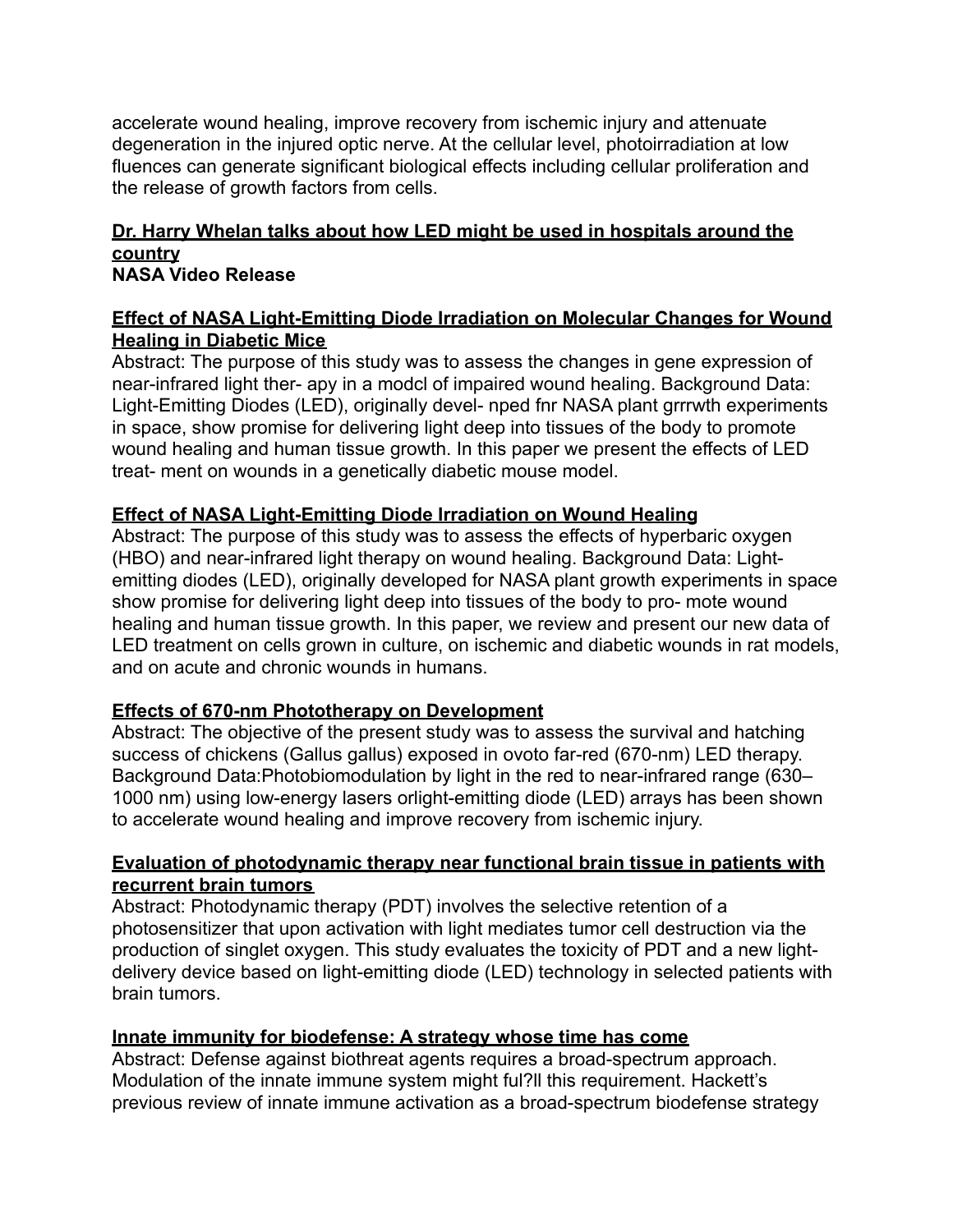identi?ed several unresolved questions. The current article is a systematic approach to answering those questions with the focused participation of research groups developing this technology.

## **[Light-emitting diode treatment reverses the effect of TTX on cytochrome oxidase](http://www.ultimatehealing.com/%22../AppData/Local/Microsoft/Windows/Temporary%20Internet%20File)  [in neurons](http://www.ultimatehealing.com/%22../AppData/Local/Microsoft/Windows/Temporary%20Internet%20File)**

Abstract: Light close to and in the near-infrared range has documented benefits for promoting wound healing in human and animals. However, mechanisms of its action on cells are poorly undersottd. We hypothesied that light treatment with a light emitting diode array at 670nm (LED) is theraputic in stimulating cellular events involving increases in ctochrome oxidase activity.

# **[Light-emitting Diodes as a Light Source for Intraoperative Photodynamic Therapy](http://www.ultimatehealing.com/%22../AppData/Local/Microsoft/Windows/Temporary%20Internet%20Files/Low/Conten)**

Abstract: The development of more cost-effective light sources for photodynamic therapy of brain tumors would be of benefit for both research and clinical applications. In this study, the u se of light-emitting diode arrays for photodynamic therapy of brain tumors with Photofrin porfimer sodium was investigated.

#### **[Medical Applications of Space Light-Emitting Diode Technology - Space Station](http://www.ultimatehealing.com/%22../AppData/Local/Microsoft/Windows/Temporary%20Internet%20Files/Low/Content.IE5/D1)  [and Beyond](http://www.ultimatehealing.com/%22../AppData/Local/Microsoft/Windows/Temporary%20Internet%20Files/Low/Content.IE5/D1)**

Abstract: Space light-emitting diode (LED) technology has provided medicine with a new tool capable of delivering light deep of the body, at wavelengths which are biologically optimal for cancer treatment and wound healing. This LED technology has already flown on Space Shuttle missions. and shows promise for wound healing applications of benefit to Space Station astronauts.

#### **[Mitochondrial signal transduction in accelerated wound and retinal healing by](http://www.ultimatehealing.com/%22../AppData/Local/Microsoft/Windows/Temporary%20Internet%20F)  [near-infrared light therapy](http://www.ultimatehealing.com/%22../AppData/Local/Microsoft/Windows/Temporary%20Internet%20F)**

Abstract: Photobiomodulation by light in the red to near infrared range (630–1000 nm) using low energy lasers or light-emitting diode (LED) arrays has been shown to accelerate wound healing, improve recovery from ischemic injury in the heart and attenuate degeneration in the injured optic nerve. Recent evidence indicates that the therapeutic effects of red to near infrared light result, in part, from intracellular signaling mechanisms triggered by the interaction of NIR light with the mitochondrial photoacceptor molecule cytochrome c oxidase.

## **[NASA Light Emitting Diode Medical Applications From Deep Space to Deep Sea](http://www.ultimatehealing.com/%22../AppData/Local/Microsoft/Windows/Temporary%20Internet%20Files/Low/Content.IE5/D12SI2NH/li)**

Abstract: LED-technology developed for NASA plant growth experiments in space shows promise for delivering light deep into tissues of the body to promote wound healing and human tissue growth. We present the results of LED-treatment of cells grown in culture and the effects of LEDs on patients' chronic and acute wounds. LEDtechnology is also biologically optimal for photodynamic therapy of cancer and we discuss our successes using LEDs in conjunction with light-activated chemotherapeutic drugs.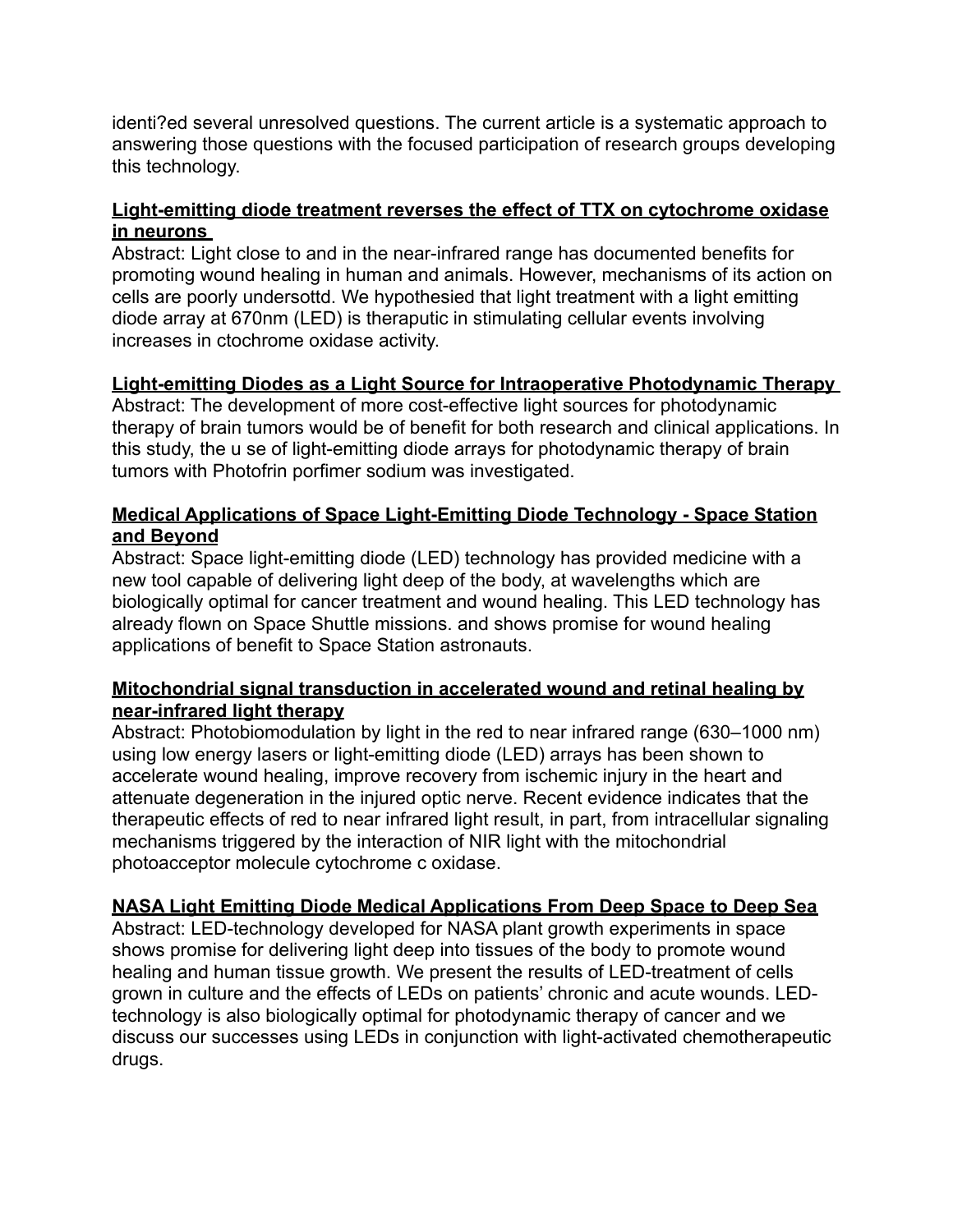## **[NASA Light-Emitting Diode Medical Program - Progress in Space Flight and](http://www.ultimatehealing.com/AppData/Local/Microsoft/Windows/Temporary%20Internet%20Files/Low/Content.IE5/D12SI2NH/lib/pdf/NASA_Terrestrial.pdf)  [Terrestrial Applications](http://www.ultimatehealing.com/AppData/Local/Microsoft/Windows/Temporary%20Internet%20Files/Low/Content.IE5/D12SI2NH/lib/pdf/NASA_Terrestrial.pdf)**

Abstract: Studies on cells exposed to microgravity and hypergravity indicate that human cells need gravity to stimulate cell growth. As the gravitational force increases or decreases, the cell function responds in a linear fashion. This poses significant health risks for astronauts in long termspace flight. LED-technology developed for NASA plant growth experiments in space shows promise for delivering light deep into tissues of the body to promote wound healing and human tissue growth. This LED-technology is also biologically optomal for photodynamic therapy of cancer.

# **[NASA Light-Emitting Diodes for the Prevention of Oral Mucositis in Pediatric](http://www.ultimatehealing.com/%22../AppD)  [Bone Marrow Transplant Patients](http://www.ultimatehealing.com/%22../AppD)**

Abstract: The purpose of this study was to determine the effects of prophylactic nearinfrared light therapy from light-emitting diodes (LEDs) in pediatric bone marrow transplant (BMT) recipients. Background Data: Oral mucositis (OM) is a frequent side effect of chemotherapy that leads to increased morbidity. Near- infrared light has been shown to produce biostimulatory effects in tissues, and previous results using nearinfrared lasers have shown improvement in OM indices. However, LEDs may hold greater potential for clinical applications.

## **[Photobiomodulation Directly Benefits Primary Neurons Functionally Inactivated](http://www.ultimatehealing.com/AppData/Local/Microsoft/Windows/Temporary%20Internet%20Files/Low/Content.IE5/D12SI2NH/lib/pdf/Primary_Neurons.pdf)  [by Toxins](http://www.ultimatehealing.com/AppData/Local/Microsoft/Windows/Temporary%20Internet%20Files/Low/Content.IE5/D12SI2NH/lib/pdf/Primary_Neurons.pdf)**

Abstract: Far red and near infrared (NIR) light promotes wound healing, but the mechanism is poorly understood. Our previous studies using 670 nm light-emitting diode (LED) arrays suggest that cytochrome c oxidase, a pho- toacceptor in the NIR range, plays an important role in therapeutic photobiomodulation. If this is true, then an irreversible inhibitor of cytochrome c oxidase, potas- sium cyanide (KCN), should compete with LED and re- duce its beneficial effects. This hypothesis was tested on primary cultured neurons.

## **[Photobiomodulation Partially Rescues Visual Cortical Neurons from Cyanide](http://www.ultimatehealing.com/%22../AppData/Local/Microsoft/Windows/Temporary%20Internet%20Files)[induced Apoptosis](http://www.ultimatehealing.com/%22../AppData/Local/Microsoft/Windows/Temporary%20Internet%20Files)**

Abstract: Near-infrared light via light-emitting diode treatment has documented therapeutic effects on neurons functionally inactivated by tetrodotoxin or methanol intoxication. Light-emitting diode pretreatment also reduced potassium cyanide-induced cell death, but the mode of death via the apoptotic or necrotic pathway was unclear. The current study tested our hypothesis that light-emitting diode rescues neurons from apoptotic cell death.Possible mechanisms involve an acceleration of electron transfer in the respiratory chain and activation of photoacceptors, such as cytochrome oxidase, thus pointing to a particular role for mitochondria.

#### [Preliminary Investigation into Light-Modulated Replication of Nanobacteria and Heart](http://www.ultimatehealing.com/%22../AppData/Local/Mi)  **[Disease](http://www.ultimatehealing.com/%22../AppData/Local/Mi)**

Abstract: The purpose of this preliminary study is to evaluate the effect of various wavelengths of light on nanobacteria (NB). Background Data: NB and mitochondria use light for biological processes. NB have been described as multifunctional primordial nanovesicles with the potential to utilize solar energy for replication. NB produce slime,